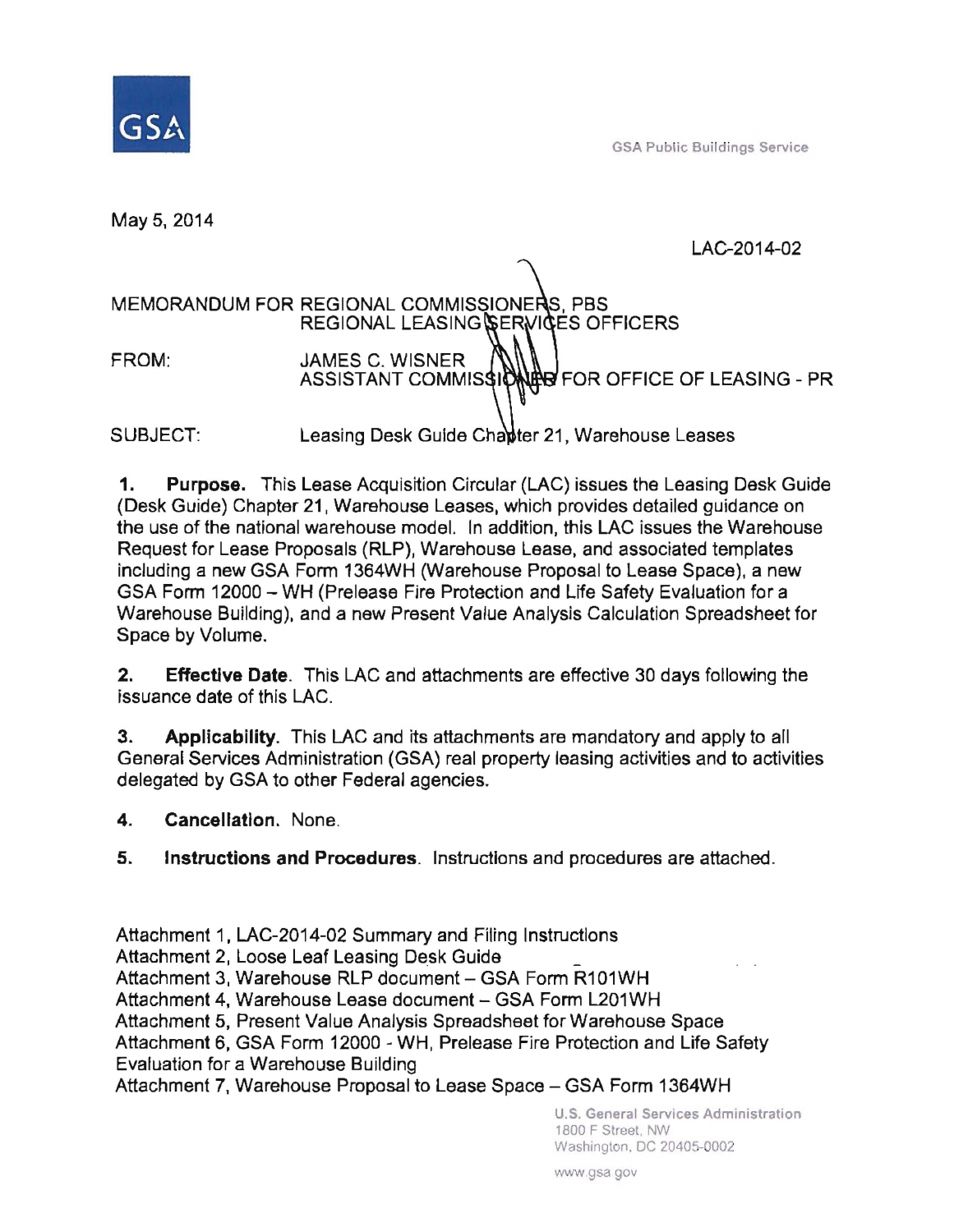## **LAC-2014-02 Summary and Filing Instructions**

Lease Acquisition Circular (LAC) 2014-02 issues the policy listed below:

#### **Leasing Desk Guide Chapter 21, Warehouse Leases**

This chapter explains the general purpose and use of the warehouse lease model. This model is specifically designed to accommodate the special characteristics of warehouse space, which otherwise typically require numerous modifications to the standard lease terms. The different characteristics of warehouse space involve differences in acquisition strategy, methods for comparing the value of offers, and considerations regarding how to price and pay for tenant improvements.

### **LOG Filing Instructions**

| Part                         | <b>Remove Pages</b>           | <b>Insert Pages</b> |
|------------------------------|-------------------------------|---------------------|
| Table of Contents            | TOC-i - TOC-ii TOC-i - TOC-ii |                     |
| Chapter 21, Warehouse Leases | <b>None</b>                   | $21 - 21 - 33$      |